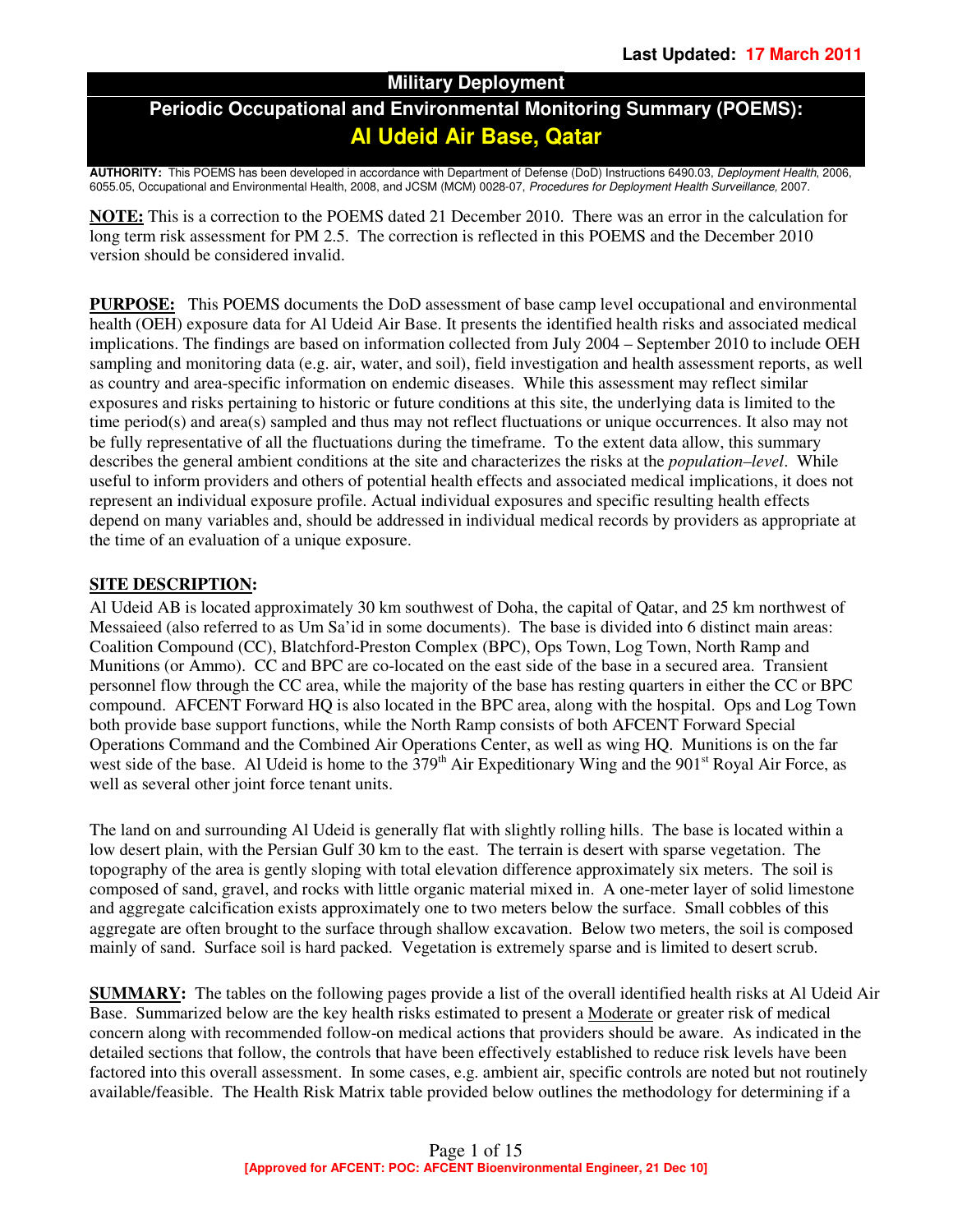## **Last Updated: 17 March 2011**

health risk is Extremely High, High, Moderate or Low, based on the probability (how likely to occur) and severity (how the health hazard affects healthy military members and corresponding mission impact).

**Short-term health risks & medical implications:** The following sources of health risk may have caused acute effects in some personnel during deployment at Al Udeid: inhalable coarse particulate matter less than 10 micrometers in diameter  $(PM_{10})$ ; food/waterborne diseases (e.g., diarrhea); other endemic diseases (e.g., sandfly fever and cutaneous leishmaniasis), and heat stress.

If ingesting local food and water, food/waterborne disease resulting in diarrhea can temporarily incapacitate personnel. For heat stress, risk can be greater for susceptible persons including those older than 45, of low fitness level, or with underlying medical conditions. Risks from food/waterborne diseases, and heat stress can be reduced with preventive medicine controls and mitigation.

For  $PM_{10}$ , certain subgroups of the deployed forces (e.g., those with pre-existing asthma/cardio pulmonary conditions) are at greatest risk of developing notable health effects. Although most effects from exposure to PM<sub>10</sub> and chemical pollutants should have resolved post-deployment, providers should be prepared to consider the relationship between deployment exposures and current complaints. Some individuals may have sought treatment for acute respiratory irritation during their time at Al Udeid. Personnel who reported with symptoms or required treatment while at this site should have exposure/treatment noted in medical record on a Standard Form (SF) 600 (*Chronological Record of Medical Care*) or equivalent.

**Long-term health risks and medical implications:** The types of hazards associated with potential long-term health effects at Al Udeid include inhalable fine particulate matter less than 2.5 micrometers in diameter (PM<sub>25</sub>), visceral leishmaniasis and for certain populations, continuous noise.

For noise hazards, providers should consider any potential unique individual exposures (such as occupational or specific personal dosimeter data) when assessing individual concerns. For example, at all bases certain individuals need to be followed/evaluated for specific occupational exposures/injuries (e.g., annual audiograms as part of the medical surveillance for those enrolled in the Hearing Conservation Program; and personnel covered by Respiratory Protection Program and/or Hazardous Waste/Emergency Responders Medical Surveillance).

#### **Where Do I Get More Information?**

If a provider feels that the Service member's or Veteran's current medical condition may be attributed to specific OEH exposures at this deployment location, he/she can contact the Service specific organization below. Organizations external to DoD should contact DoD Force Health Protection and Readiness (FHP & R).

| US Army Public Health           | <b>Navy and Marine Corps Public</b> | US Air Force School of Aerospace                                                                                             | <b>DoD Force Health</b>         |
|---------------------------------|-------------------------------------|------------------------------------------------------------------------------------------------------------------------------|---------------------------------|
| <b>Command (Provisional)</b>    | <b>Health Center (NMCPHC)</b>       | <b>Medicine (USAFSAM)</b> (formerly                                                                                          | <b>Protection and Readiness</b> |
| (USAPHC (Prov) (formerly the    | (formerly NEHC)                     | AFIOH)                                                                                                                       | (FHP & R)                       |
| US Army Center for Health       | Phone: (757) 953-0700               | Phone: (888) 232-3764                                                                                                        | Phone: (800) 497-6261           |
| <b>Promotion and Preventive</b> | http://www-nehc.med.navy.mil        | https://kx.afms.mil/esoh                                                                                                     | http://fhp.osd.mil              |
| Medicine (USACHPPM))            |                                     |                                                                                                                              |                                 |
| Phone: (800) 222-9698           |                                     |                                                                                                                              |                                 |
| http://phc.amedd.army.mil/Pag   |                                     |                                                                                                                              |                                 |
| es/default.aspx                 |                                     |                                                                                                                              |                                 |
|                                 |                                     |                                                                                                                              |                                 |
|                                 |                                     | Occupational and environmental sampling data are available in Defense Occupational and Environmental Health Readiness System |                                 |

(DOEHRS) at https://doehrs-ih.csd.disa.mil/Doehrs/**.** Additional environmental health reports/information are in the DoD OEHS Data Portal: https://doehsportal.apgea.army.mil/doehrs-oehs/. Regional/country info on endemic/infectious disease from National Center for Medical Intelligence (NCMI) is at https://www.intelink.gov/ncmi/index.php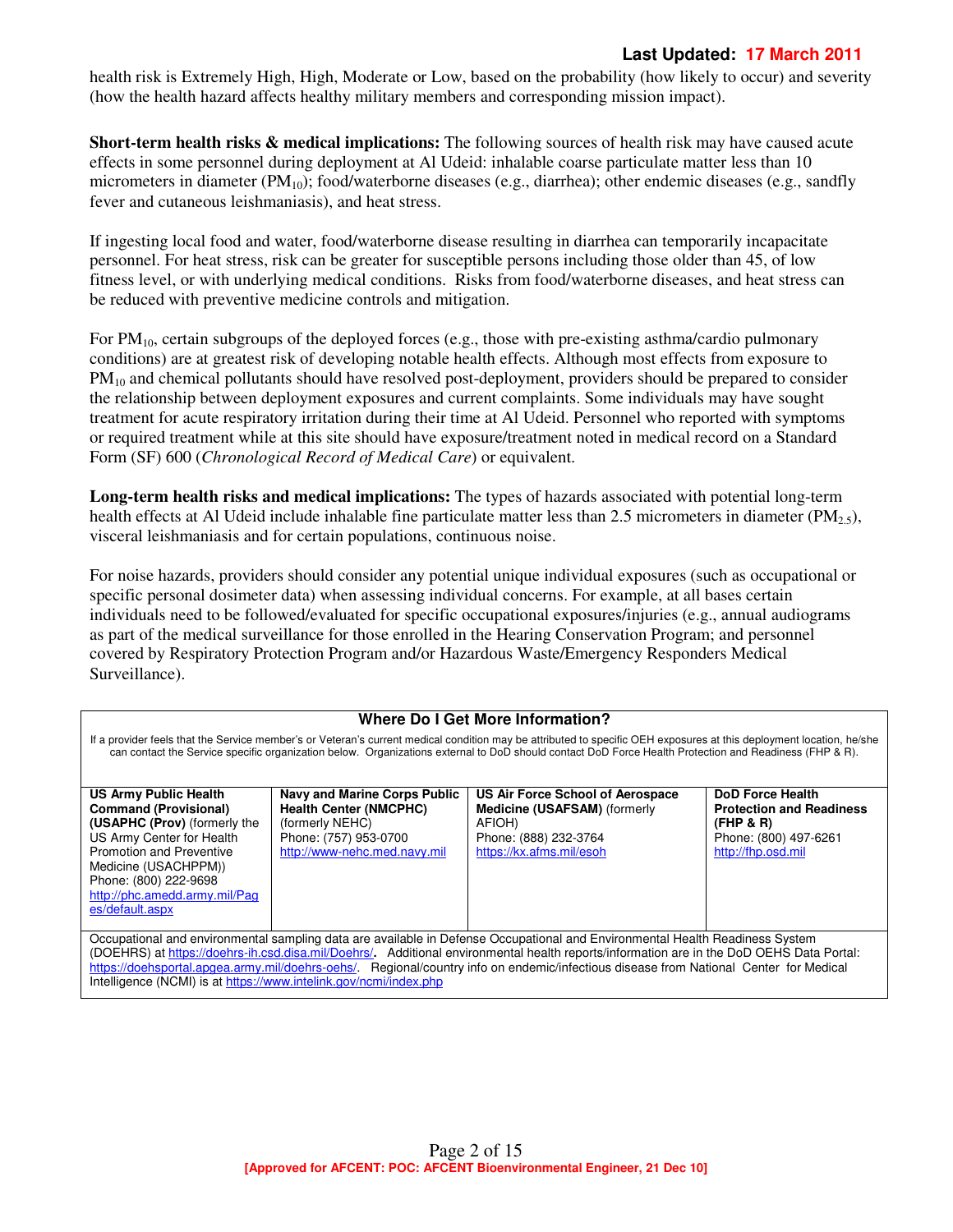## **POEMS**

# **Population-Based Health Risk Estimates – Al Udeid Air Base, Qatar1, 2**

| <b>Sources of Identified</b>                                         | <b>Health Risk Assessment Summary 4</b>                                                                                                                                                                                                                                                                                                                                                                                                                |                                                                                 |  |  |
|----------------------------------------------------------------------|--------------------------------------------------------------------------------------------------------------------------------------------------------------------------------------------------------------------------------------------------------------------------------------------------------------------------------------------------------------------------------------------------------------------------------------------------------|---------------------------------------------------------------------------------|--|--|
| Health $3$                                                           | <b>Short Term Health Risk</b>                                                                                                                                                                                                                                                                                                                                                                                                                          | <b>Long Term Health Risks</b>                                                   |  |  |
| <b>AIR</b>                                                           | <b>Airborne Substances - Overall</b><br><b>Short Term Risks: Variable</b><br>Low to High                                                                                                                                                                                                                                                                                                                                                               | Airborne Substances - Overall Long-Term Risks:<br><b>Moderate</b>               |  |  |
| Particulate matter $(PM_{10})$                                       | Variable (Low to High).                                                                                                                                                                                                                                                                                                                                                                                                                                | Not evaluated-no available health guidelines.                                   |  |  |
| Particulate matter $(PM_{2.5})$                                      | Variable (Low to Moderate).                                                                                                                                                                                                                                                                                                                                                                                                                            | Low.                                                                            |  |  |
| Metals                                                               | Low                                                                                                                                                                                                                                                                                                                                                                                                                                                    | Low                                                                             |  |  |
| <b>Chemical Pollutants</b>                                           | Low                                                                                                                                                                                                                                                                                                                                                                                                                                                    | Low                                                                             |  |  |
| <b>SOIL</b>                                                          | <b>Soil - Overall Short Term</b><br><b>Risks: Not Evaluated</b>                                                                                                                                                                                                                                                                                                                                                                                        | <b>Soil - Overall Short Term Risks: Low</b>                                     |  |  |
| Metals, organic and<br>inorganic compounds                           | Not evaluated per current<br>USAPHC protocols.                                                                                                                                                                                                                                                                                                                                                                                                         | Low                                                                             |  |  |
| <b>WATER</b>                                                         | <b>Waterborne Substances -</b><br><b>Overall Short Term Risks: Not</b><br><b>Evaluated</b>                                                                                                                                                                                                                                                                                                                                                             | <b>Waterborne Substances - Overall Long Term</b><br><b>Risks: Not Evaluated</b> |  |  |
| <b>Used for Drinking</b>                                             | Not evaluated - Not enough data                                                                                                                                                                                                                                                                                                                                                                                                                        | Not evaluated - Not enough data                                                 |  |  |
| Used for Other Purposes                                              | Not evaluated - Not enough data                                                                                                                                                                                                                                                                                                                                                                                                                        | Not evaluated - Not enough data                                                 |  |  |
| <b>MILITARY UNIQUE</b>                                               | <b>Military Unique - Overall</b><br><b>Short Term Risks: Low</b>                                                                                                                                                                                                                                                                                                                                                                                       | Military Unique - Overall Long Term Risks: Low                                  |  |  |
| (e.g. CBRN; Depleted<br>Uranium; Ionizing/Non<br>ionizing radiation) | None Identified                                                                                                                                                                                                                                                                                                                                                                                                                                        | None Identified                                                                 |  |  |
| <b>ENDEMIC DISEASE</b>                                               | <b>Endemic Disease - Overall</b><br><b>Short Term Risks: Low - High</b>                                                                                                                                                                                                                                                                                                                                                                                | Endemic Disease - Overall Long Term Risks: Low -<br>Moderate                    |  |  |
| Food borne/Water borne<br>(e.g., diarrhea-<br>bacteriological)       | Variable (Low to High)<br>High Risk: Bacteria:<br>Enterotoxigenic Escherichia coli,<br>Campylobacter, Shigella, and<br>Salmonella are the most common.<br>Moderate Risk: Protozoa<br>(Cryptosporidium, Entamoeba<br>histolytica, and Giardia lamblia),<br>Hepatitis A, Typhoid. Risk<br>reduced to None with preventive<br>medicine measures, which<br>include Hepatitis<br>A and typhoid fever vaccination.<br>Low Risk: Brucellosis &<br>Hepatitis E | None Identified                                                                 |  |  |
| Arthropod Vector Borne                                               | Variable (Low to Moderate)<br>1. Moderate Risk: Crimean-                                                                                                                                                                                                                                                                                                                                                                                               | Moderate: Leishmaniasis-visceral infection                                      |  |  |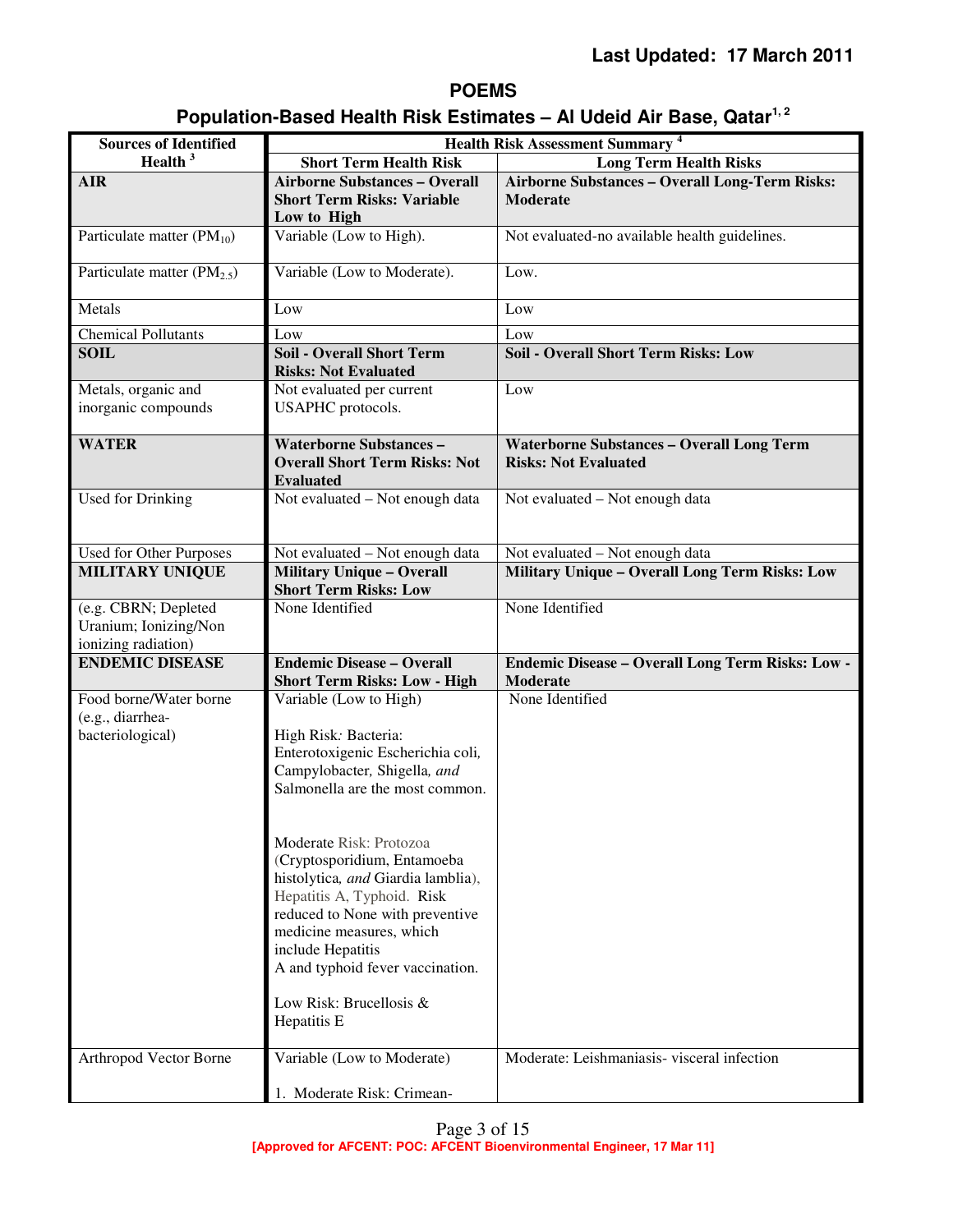|                                                                     | Congo Hemorrhagic Fever                                                                                                                                        |                                                                             |
|---------------------------------------------------------------------|----------------------------------------------------------------------------------------------------------------------------------------------------------------|-----------------------------------------------------------------------------|
|                                                                     | 2. Low risk: Leishmaniasis,<br>Cutaneous, Leishmaniasis,<br>Visceral,<br>Rickettsioses, tick-borne (spotted<br>fever group), Sandfly Fever,<br>West Nile Fever |                                                                             |
| Respiratory                                                         | Variable risk (Low to Moderate)                                                                                                                                | A TB skin test is required post-deployment if<br>potentially exposed to TB. |
|                                                                     | 1. Moderate risk: Tuberculosis                                                                                                                                 |                                                                             |
|                                                                     | 2. Low risk: Meningococcal<br>meningitis                                                                                                                       |                                                                             |
| Water-Contact (e.g. wading,<br>swimming)                            | Moderate Risk: Leptospirosis                                                                                                                                   | None Identified                                                             |
| Animal Contact                                                      | Variable (Low to Moderate)                                                                                                                                     | None Identified                                                             |
|                                                                     | 1. Moderate Risk: Q Fever                                                                                                                                      |                                                                             |
|                                                                     | 2. Low Risk: Rabies;                                                                                                                                           |                                                                             |
| <b>VENOMOUS</b><br><b>ANIMAL/INSECTS</b>                            | <b>Venomous Animals/Insects -</b><br><b>Overall Short Term Risks: Low</b>                                                                                      | <b>Venomous Animals/Insects - Overall Long Term</b><br><b>Risks: Low</b>    |
| Snakes, scorpions, and<br>spiders                                   | Snakes, scorpions, and venomous<br>fish are all present in Qatar.                                                                                              | None Identified                                                             |
|                                                                     |                                                                                                                                                                |                                                                             |
| <b>HEAT/COLD STRESS</b>                                             | <b>Heat/Cold - Overall Short</b><br><b>Term Risks: Low to High</b>                                                                                             | Heat/Cold- Overall Long Term Risks: Low                                     |
| Heat                                                                | Variable (Low to High). Risk<br>reduced to moderate with<br>preventive medicine<br>controls/mitigation                                                         | None Identified                                                             |
| <b>NOISE</b>                                                        | <b>Noise - Overall Short Term</b><br><b>Risks: Low</b>                                                                                                         | Noise - Overall Long Term Risks: Low to Moderate                            |
| Continuous                                                          | Low                                                                                                                                                            | Moderate: Those working flight line with no hearing<br>protection.          |
| Impulse                                                             | None Identified                                                                                                                                                | None Identified                                                             |
| <b>OTHER</b>                                                        | <b>Other - Overall Short Term</b><br><b>Risks: Low</b>                                                                                                         | <b>Other - Overall Long Term Risks: Low</b>                                 |
| (e.g. Pesticides, asbestos,<br>lead-based paint, waste<br>disposal) | Low                                                                                                                                                            | Low                                                                         |
| <b>UNIQUE</b>                                                       | Unique Incident/Concerns-                                                                                                                                      | <b>Unique Incidents/Concerns- Overall Long Term</b>                         |
| <b>INCIDENT/CONCERNS</b><br>2005 Bunker Evaluation                  | <b>Overall Short Term Risks: Low</b><br>Low                                                                                                                    | <b>Risks: Low</b><br>Low                                                    |

This summary table provides a qualitative estimate of population-based short- and long-term health risks associated with the general ambient and occupational environment conditions at Al Udeid Air Base.It does not represent a unique individual exposure profile. Actual individual exposures and health effects depend on many variables. For example, while a chemical may be present in the environment, if a person does not inhale, ingest, or contact a specific dose of the chemical for adequate duration and frequency, then there may be no health risk. Alternatively, a person at a specific location may experience a unique exposure which could result in a significant individual exposure. Any such person seeking medical care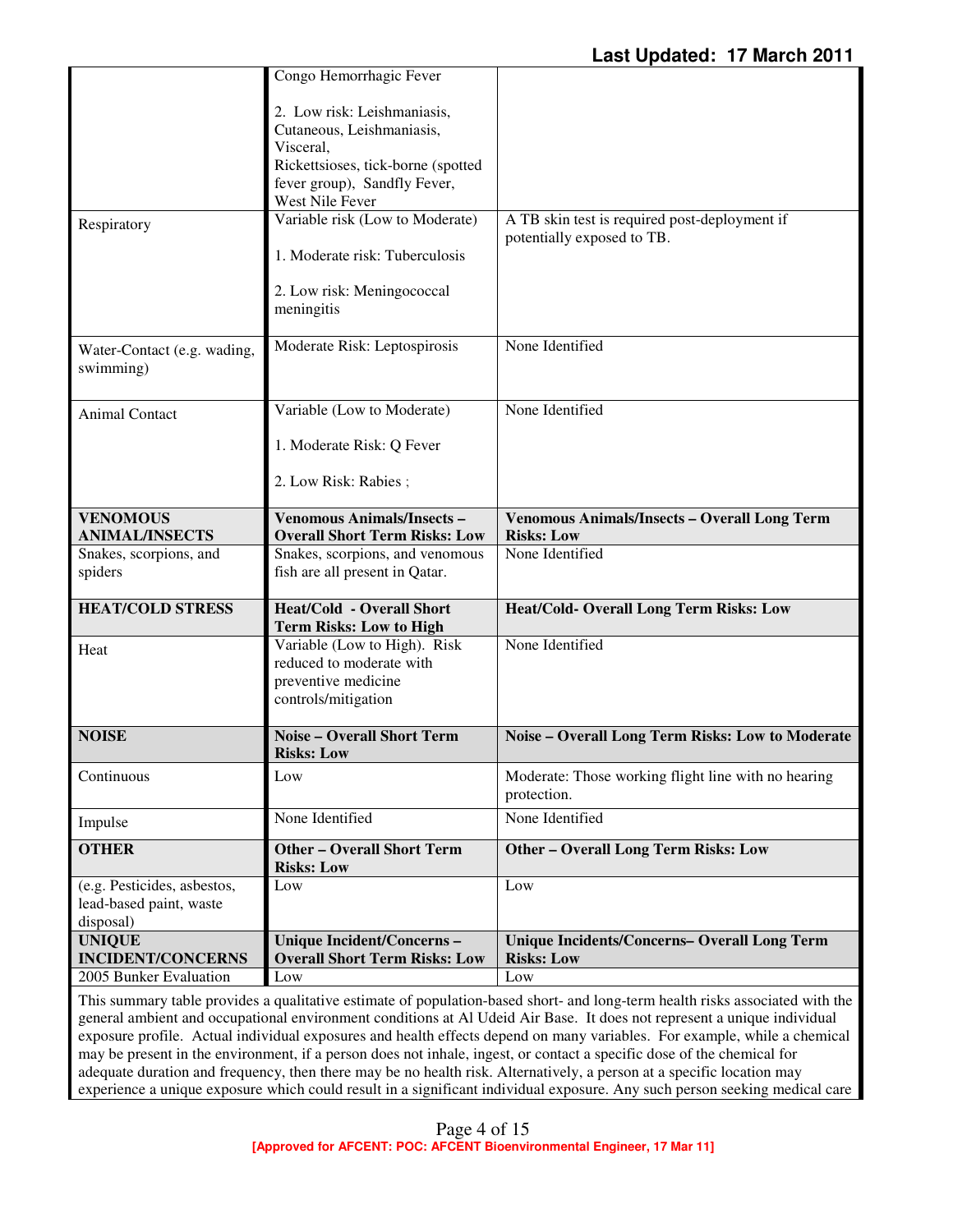should have their specific exposure documented in an SF600 or equivalent.

 $2^2$  This assessment is based on specific data and reports obtained from the July 2004 – September 2010 timeframe. It is considered a current representation of general site conditions but may not reflect certain fluctuations or unique exposure incidents. Short term health risk estimates are generally consistent with field-observed health effects.

<sup>3</sup>This summary table is organized by major categories of identified sources of health risk. It only lists those sub-categories specifically identified and addressed at Al Udeid Air Base. The health risks are presented as Low, Moderate, High or Extremely High for both short term and long term health effects. The risk level is based on an assessment of both the potential severity of the health effects that could be caused and probability of the exposure that would produce such health effects. Details can be obtained from the USAFSAM. Where applicable, "None Identified" is used when though an exposure was identified, no risk of either a specific acute or chronic health effects were determined. More detailed descriptions of OEH exposures that were evaluated but determined to pose no health risk are discussed in the following sections of this report.

<sup>4</sup> Risks in this summary table are based on quantitative surveillance thresholds or screening levels (e.g. Military Exposure Guidelines (MEGs) for chemicals*).* Some previous assessment reports may provide slightly inconsistent risk estimates because quantitative criteria such as MEGs may have changed since the samples were originally evaluated and/or because this assessment makes use of all historic site data while previous reports may have only been based on a select few samples.

<sup>5</sup>Risks for endemic diseases and host/vector/pathogen surveillance are based on the National Center for Medical Intelligence's Risk Assessment Methodology found at https://www.intelink.gov/ncmi/index.php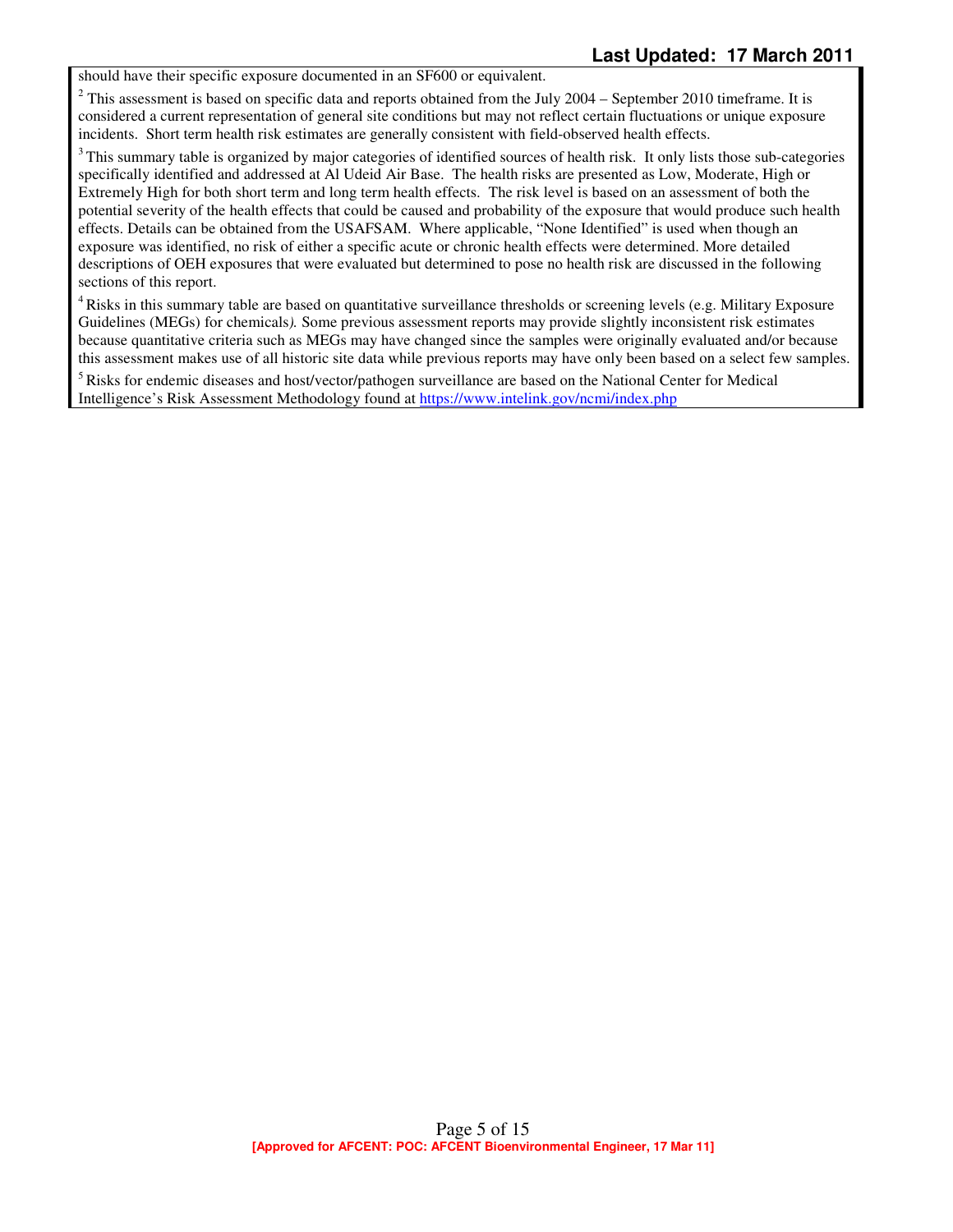#### **REFERENCES: Al Udeid Air Base, Qatar POEMS**

#### **POEMS developed according to:**

- 1. DoDI 6490.03, Deployment Health, 2006.
- 2. DoDI 6055.05, Occupational and Environmental Health, 2008.

3. CJCS (MCM) 0028-07, Procedures for Deployment Health Surveillance, 2007.

4. Klaassen, C.D. Casarett & Doull's Toxicology: the Basic Science of Exposures, Chapter 2, Principles of Toxicology; Fifth Edition, McGraw Hill, New York.

#### **Site description and baseline information obtained from:**

5. Al Udeid Air Base Occupational and Environmental Health Site Assessment, dated June 2010

#### **Sampling Data were Derived From:**

6. Defense Occupational and Environmental Health Readiness System (referred to as the DOEHRS database) at https://doehrs-ih.csd.disa.mil/Doehrs/. Some of the data may be classified or otherwise have some restricted distribution. See discussion below.

#### **Additional environmental health reports/survey documents are from the:**

7. DOD OEHS Data Portal: https://doehsportal.apgea.army.mil/doehrs-oehs/ . Some of the data and reports used may be classified or otherwise have some restricted distribution.

8. USACHPPM TG230, 2010 Revision, Chemical Exposure Guidelines for Deployed Military Personnel 12.

9. USACHPPM, Particulate Matter Factsheet No. 64-009-0708, 2008. Regional/country information on endemic/infectious disease and heat/cold from the:

10. National Center for Medical Intelligence (NCMI) Web site is: https://www.intelink.gov/ncmi/index.php

\_\_\_\_\_\_\_\_\_\_\_\_\_\_\_\_\_\_\_\_\_\_\_\_\_\_\_\_\_\_\_\_\_\_\_\_\_\_\_\_\_\_\_\_\_\_\_\_\_\_\_\_\_\_\_\_\_\_\_\_\_\_\_\_\_\_\_\_\_\_\_\_\_\_\_\_ NOTE. The DOEHRS database was queried to obtain the available sample data for air, soil, and drinking and nondrinking water sources at Al Udeid. The data are assessed using the TG 230,June 2010 Revision and MEGs. The general method involves an initial check of the data which eliminates all chemical substances not detected above 1-year negligible MEG. Those substances screened out are not considered acute or chronic health hazards so are not assessed further. For remaining substances, acute and chronic health effects are evaluated separately for air and water (soil is only evaluated for long-term health risk). This is performed by deriving separate short-term and long-term population exposure level estimates (referred to as population exposure point concentrations (PEPC) that are compared to MEGs derived for similar exposure durations. If less than or equal to negligible MEG, the risk is Low. If levels are higher than negligible, then there is a chemical-specific toxicity and exposure evaluation by appropriate subject matter experts, which includes comparison to any available marginal, critical, or catastrophic MEGs. For drinking water, 15 liters/day (L/day) MEGs are used for the screening while site specific 5-15 L/day are used for more detailed rate' is limited to 2L/day (similar to the US Environmental Protection Agency (USEPA)), which is derived by multiplying the 5-L/day MEG by a factor of 2.5. This value is used to conservatively assess nondrinking uses of water.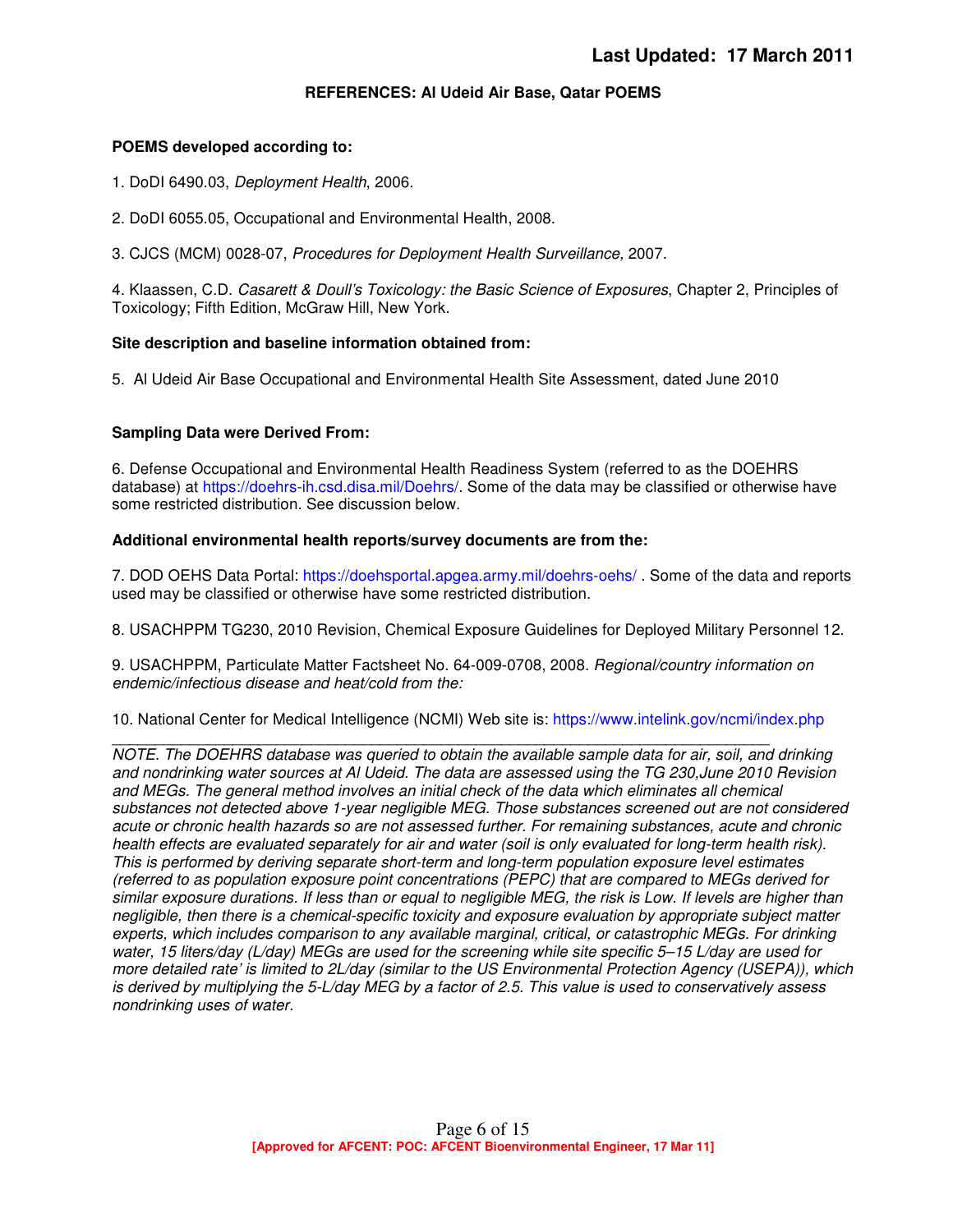## **Discussion of Health Risks at Al Udeid Air Base by Source**

The following tables describe the major source categories of potential health risk that were evaluated at Al Udeid Air Base. For each category, the evaluation process includes identifying what, if any, specific subcategories/health concerns are present. This initial step results in "screening out" certain sub-categories that pose no identifiable health risk (for example if all data is below screening levels). While these tables identify sub-categories that have been determined to present no identifiable health risk, the summary table on the previous page only contains those sub-categories that were determined to pose some level of potential health risk.

Limitations:

- 1. Sampling data used for this assessment is derived from USAPHC-Main only. Analyses conducted by USAPHC-Europe were not included due to database compatibility issues.
- 2. The health risk assessments are based on retrospective analysis of sampling data and limited field notes. Assumptions regarding representativeness and duration of exposure were necessary.
- 3. In general, samples weren't collected with the intent of characterizing a mean and/or range of exposures. The data presented in the POEMS represents the mean of the existing sampling data, not the mean exposure. The same is true for the percentages at each risk level (i.e. The percentages do not indicate the percentage of days that exceeded a MEG. The percentages represent the number of samples collected that exceed the MEG.)

| 1. AIR                                                                                                  |                                                                                                                     |                                                                                                            |                             |
|---------------------------------------------------------------------------------------------------------|---------------------------------------------------------------------------------------------------------------------|------------------------------------------------------------------------------------------------------------|-----------------------------|
| Site-Specific SOURCES Identified (all those checked):                                                   |                                                                                                                     |                                                                                                            |                             |
| $\boxtimes$ Wind-Blown Sand                                                                             |                                                                                                                     | $\boxtimes$ Commercial Industry                                                                            | $\boxtimes$ Other: Vehicles |
| <b>Burn Pits</b>                                                                                        |                                                                                                                     | Agricultural                                                                                               | Not Determined              |
| Personnel deployed to Al Udeid are exposed to various airborne constituents. These have been identified |                                                                                                                     |                                                                                                            |                             |
|                                                                                                         |                                                                                                                     | through monitoring and sampling efforts between May 2004 and May 2008. Windblown dust, and sand            |                             |
|                                                                                                         |                                                                                                                     | along with minimal industrial operations contribute to PM exposures above health-based MEGs. Industrial    |                             |
|                                                                                                         |                                                                                                                     | activities, including construction, fuel storage and distribution, water and wastewater treatment, and     |                             |
|                                                                                                         |                                                                                                                     | concrete and asphalt production, located on and around the base may contribute air contaminants. There are |                             |
| no open burning operations at Al Udeid.                                                                 |                                                                                                                     |                                                                                                            |                             |
| <b>Assessment of Data and Identified Risks</b>                                                          |                                                                                                                     |                                                                                                            |                             |
|                                                                                                         |                                                                                                                     | <b>Sample Data/Notes:</b> Exposure Guidelines: Short-term (24-hour) PM <sub>10</sub> MEGs                  |                             |
|                                                                                                         |                                                                                                                     | micrograms per cubic meter ( $\mu$ g/m <sup>3</sup> ): Negligible MEG=250, Marginal MEG=420,               |                             |
|                                                                                                         |                                                                                                                     | Critical MEG=600; Long-term (1-year) PM10 MEG: Not Available (see long term                                |                             |
| Particulate matter,                                                                                     | risk note).                                                                                                         |                                                                                                            |                             |
| 10 microns                                                                                              | Degree of risk is estimated based on comparison of concentrations to specified                                      |                                                                                                            |                             |
| $(PM_{10})$                                                                                             | MEGs.                                                                                                               |                                                                                                            |                             |
|                                                                                                         |                                                                                                                     |                                                                                                            |                             |
| (See USACHPPM                                                                                           |                                                                                                                     | The range of 24-hour $PM_{10}$ concentrations in 64 samples from May 2004 through May                      |                             |
| Fact Sheet No. 64-                                                                                      | 2008 was 32.5 to 1803.5 $\mu$ g/m <sup>3</sup> . The average concentration was 184 $\mu$ g/m <sup>3</sup> , the     |                                                                                                            |                             |
| 009-0708                                                                                                | standard deviation was 263.8 $\mu$ g/m <sup>3</sup> and the median was 119.1 $\mu$ g/m <sup>3</sup> . There were no |                                                                                                            |                             |
| Particulate Matter                                                                                      |                                                                                                                     | sample results available for 2003, 2005, 2009 or 2010.                                                     |                             |
| <b>Air Pollution</b>                                                                                    |                                                                                                                     | Short Term Health Risk: Variable Low to High. Short term risk is based on                                  |                             |
| <b>Exposures During</b>                                                                                 |                                                                                                                     | comparison of daily concentrations to 24-hour MEGs. The variability in the risk is due                     |                             |
| Military                                                                                                |                                                                                                                     | to significant fluctuation in daily concentrations.                                                        |                             |
| Deployments for                                                                                         |                                                                                                                     |                                                                                                            |                             |
| more details)                                                                                           |                                                                                                                     | Overall, 54/58 (93%) sampling days with concentrations less than the 24-hour                               |                             |
|                                                                                                         | negligible MEG (LOW Risk), 3/58 (5%) sampling days with concentrations between                                      |                                                                                                            |                             |
|                                                                                                         |                                                                                                                     | the 24-hour negligible and marginal MEGs (LOW Risk), 0 sampling days between                               |                             |
|                                                                                                         |                                                                                                                     | the marginal and critical MEGs, and 2/58 (3%) sampling days with concentrations                            |                             |
|                                                                                                         |                                                                                                                     | greater than the critical MEGs (HIGH Risk). Confidence = low - medium based on                             |                             |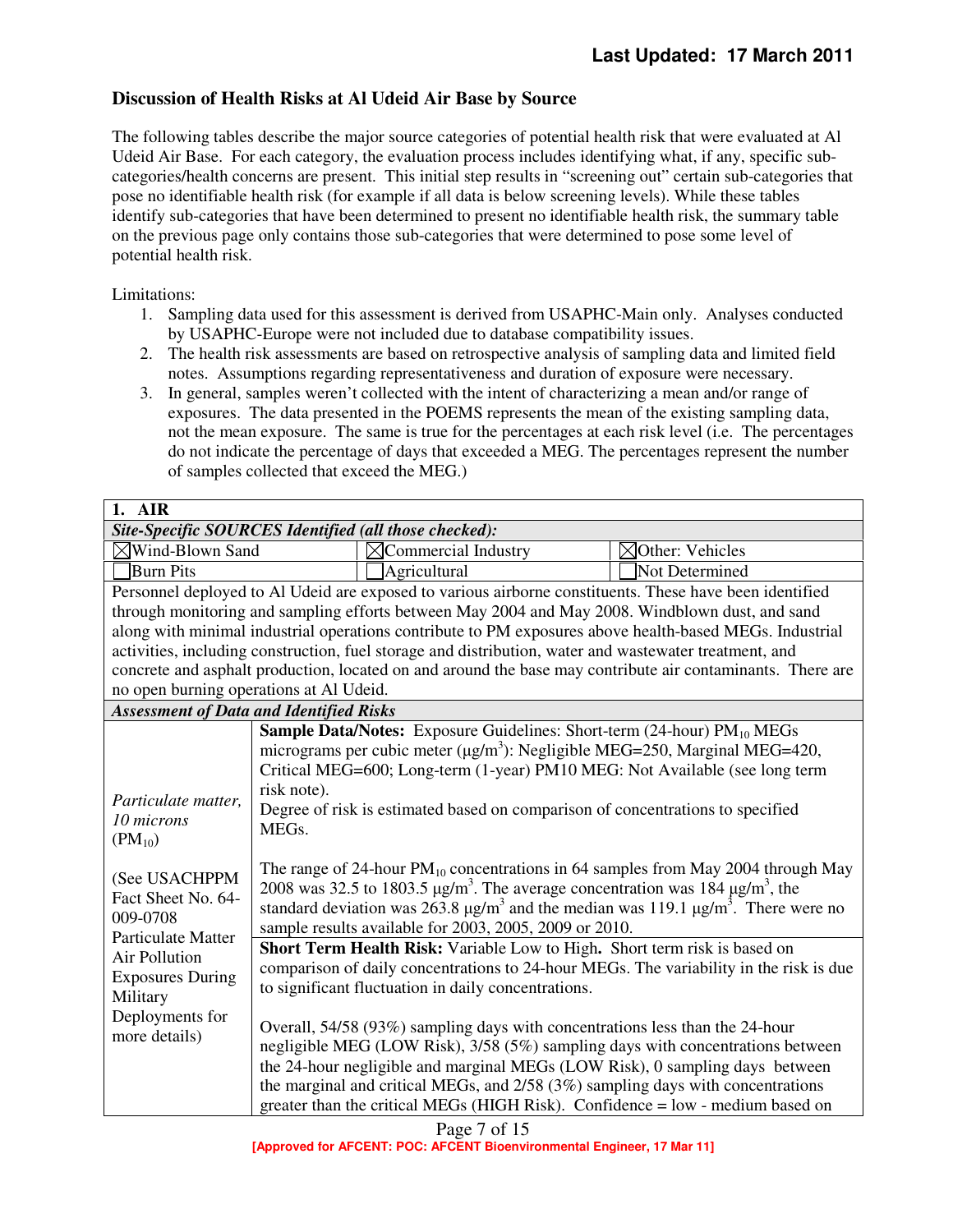|                                     | small data set and limitations in sampling data. This risk assessment includes data<br>from 2004 and 2006 only due to insufficient data from other years.                                                      |
|-------------------------------------|----------------------------------------------------------------------------------------------------------------------------------------------------------------------------------------------------------------|
|                                     |                                                                                                                                                                                                                |
|                                     | Respiratory effects can increasingly impact real-time health and mission capabilities<br>as they exceed higher levels of MEGs. Acute effects to relatively healthy troops are                                  |
|                                     | mostly eye, nose, and throat irritation, and respiratory effects (sneezing, adaptive                                                                                                                           |
|                                     | responses such as coughing, sinus congestion and drainage) that can be exacerbated<br>by increased activity. These effects are consistent with those generally reported from                                   |
|                                     | the field.                                                                                                                                                                                                     |
|                                     | Long Term Health Risk: Not evaluated-No available health guidelines.                                                                                                                                           |
|                                     | The USEPA has retracted its long-term standard (National Ambient Air Quality<br>Standards [NAAQS]) for PM10 due to an inability to clearly link chronic health<br>effects with long-term PM10 exposure levels. |
|                                     | <b>Sample Data/Notes:</b> Exposure Guidelines: Short-term (24-hour) PM <sub>2.5</sub> MEGs                                                                                                                     |
|                                     | $(\mu\text{g/m}^3)$ : Negligible MEG=65, Marginal MEG=250, Critical MEG=500; Long-term                                                                                                                         |
|                                     | (1-year) PM2.5 MEGs: Negligible MEG=15, Marginal MEG=65. Degree of risk is                                                                                                                                     |
|                                     | estimated based on comparison of concentrations to specified MEGs.                                                                                                                                             |
|                                     | The range of 24-hour $PM_{2.5}$ concentrations in 45 samples from Feb 2006–                                                                                                                                    |
|                                     | May 2007 was 24 to 350 $\mu$ g/m <sup>3</sup> with an average of 63 $\mu$ g/m3, a standard deviation of                                                                                                        |
|                                     | 49.4 $\mu$ g/m <sup>3</sup> and a median of 50.1 $\mu$ g/m <sup>3</sup> .                                                                                                                                      |
|                                     | <b>Short Term Health Risk:</b> Variable Low to Moderate. Short term risk is based on                                                                                                                           |
|                                     | comparison of daily concentrations to 24-hour MEGs. The variability in the risk is due<br>to significant fluctuation in daily concentrations.                                                                  |
|                                     |                                                                                                                                                                                                                |
|                                     | Overall, 26/39 (67%) sampling days had samples with concentrations less than the 24-                                                                                                                           |
| Particulate matter,<br>2.5 microns  | hour negligible MEG (LOW Risk), 12/39 (31%) sampling days with concentrations<br>between the 24-hour negligible and marginal MEGs (LOW Risk), 1/39 (3%) sampling                                               |
| $(PM_{2.5})$                        | days between the marginal and critical MEGs (MODERATE Risk), and 0 sampling                                                                                                                                    |
|                                     | days with concentrations greater than the critical MEGs. This risk assessment is                                                                                                                               |
| (See USACHPPM                       | based on data from 2006 only. There was insufficient data available for other years to                                                                                                                         |
| Fact Sheet No. 64-                  | be included in the assessment. Confidence in the risk estimate is low to medium due to                                                                                                                         |
| 009-0708                            | limitations in sampling data                                                                                                                                                                                   |
| Particulate Matter<br>Air Pollution | During the highest levels of $PM2.5$ , a few personnel may have experienced notable eye,                                                                                                                       |
| <b>Exposures During</b>             | nose, or throat irritation; most personnel would have experienced only mild effects.                                                                                                                           |
| Military                            | Preexisting health conditions (e.g., asthma or cardiovascular diseases) may have been                                                                                                                          |
| Deployments for                     | exacerbated. On most days, some or all of these same health effects could occur in                                                                                                                             |
| more details)                       | some personnel, but at even lower amount than those noted above during the highest                                                                                                                             |
|                                     | levels of $PM_{2.5}$ .                                                                                                                                                                                         |
|                                     | Long Term Health Risk: Low. Long-term risk is based on comparison of the yearly                                                                                                                                |
|                                     | average sample concentration to the long-term MEGs. Unlike $PM_{10}$ , long-term<br>$PM_{2.5}$ exposures are potentially associated with certain long-term health                                              |
|                                     | consequences.                                                                                                                                                                                                  |
|                                     |                                                                                                                                                                                                                |
|                                     | The yearly average $PM_{2.5}$ concentration for 39 samples collected Al Udeid during                                                                                                                           |
|                                     | 2006 was 63 $\mu$ g/m <sup>3</sup> , which is greater than the 1-year negligible MEG, but less than the                                                                                                        |
|                                     | 1-year marginal MEG. This risk assessment was based solely on sampling data from<br>2006. There were no samples analyzed in 2003-2005 or 2008-2010. Additionally,                                              |
|                                     | there were insufficient samples results available from 2007 to complete a risk                                                                                                                                 |
|                                     | assessment. Confidence in risk estimate is low due to limitations in field data and                                                                                                                            |
|                                     | health effects data.                                                                                                                                                                                           |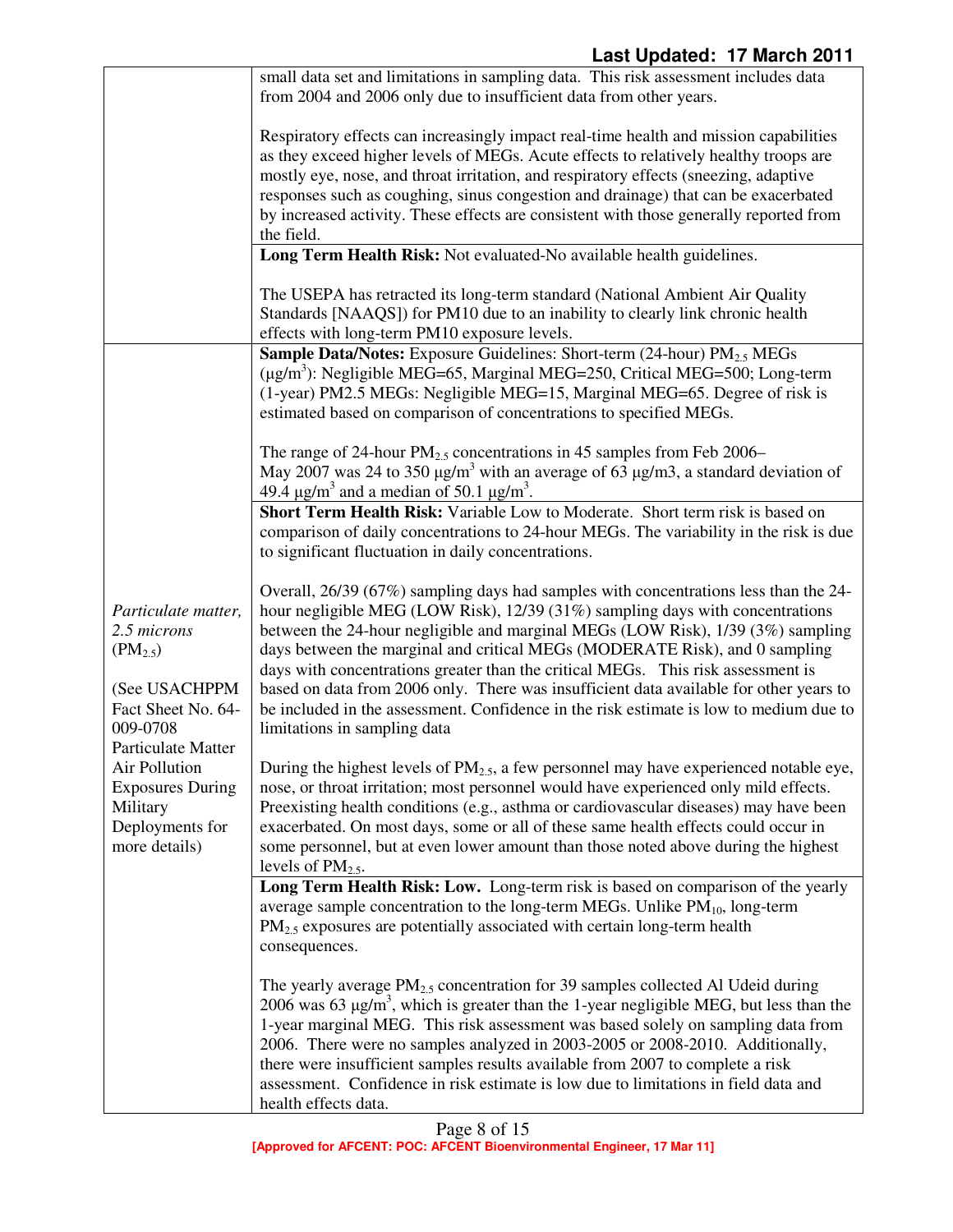|                                                                                                                  | With repeated exposures at or above this level, the risk that a small percentage of                                                                                         |                                                                                  |       |                  |                                                                                       |
|------------------------------------------------------------------------------------------------------------------|-----------------------------------------------------------------------------------------------------------------------------------------------------------------------------|----------------------------------------------------------------------------------|-------|------------------|---------------------------------------------------------------------------------------|
|                                                                                                                  | susceptible personnel may develop chronic conditions (such as reduced lung function                                                                                         |                                                                                  |       |                  |                                                                                       |
|                                                                                                                  | or exacerbated chronic bronchitis, chronic obstructive pulmonary disease, asthma,                                                                                           |                                                                                  |       |                  |                                                                                       |
|                                                                                                                  | atherosclerosis, or other cardiopulmonary diseases) increases. Those with a history of<br>asthma or cardiopulmonary disease have a higher risk for developing these chronic |                                                                                  |       |                  |                                                                                       |
|                                                                                                                  | conditions.                                                                                                                                                                 |                                                                                  |       |                  |                                                                                       |
|                                                                                                                  |                                                                                                                                                                             |                                                                                  |       |                  | Sample Data/Notes: There were 24 samples from May 2004 - May 2008. Risks are          |
|                                                                                                                  |                                                                                                                                                                             | determined based on comparison to available MEGs. None of the analyzed metals    |       |                  |                                                                                       |
|                                                                                                                  | were found in concentrations above a short term or long term MEG.                                                                                                           |                                                                                  |       |                  |                                                                                       |
| Metals                                                                                                           | Short and Long Term Health Risk. Low. All contaminants were measured at                                                                                                     |                                                                                  |       |                  |                                                                                       |
|                                                                                                                  | concentrations below MEGs. Three contaminants have detection limits greater than                                                                                            |                                                                                  |       |                  |                                                                                       |
|                                                                                                                  | the MEG (Beryllium, Cadmium, and Vanadium). Since these contaminants weren't                                                                                                |                                                                                  |       |                  |                                                                                       |
|                                                                                                                  |                                                                                                                                                                             |                                                                                  |       |                  | detected in any of the samples and there is no expected source of these contaminants, |
|                                                                                                                  |                                                                                                                                                                             |                                                                                  |       |                  | no further assessment was needed (based on guidance in TG 230 paragraph 3.4.4.4).     |
|                                                                                                                  |                                                                                                                                                                             |                                                                                  |       |                  | Confidence in this risk assessment is low based on limitations in sampling data and   |
|                                                                                                                  |                                                                                                                                                                             | analytical limits of detection                                                   |       |                  |                                                                                       |
|                                                                                                                  |                                                                                                                                                                             |                                                                                  |       |                  | Sample Data/Notes: 5-17 samples were collected for volatile organic compounds in      |
|                                                                                                                  |                                                                                                                                                                             |                                                                                  |       |                  | 2005 and 2006 and sent to the USAPHC for analysis. The number of samples varied       |
| Chemical                                                                                                         |                                                                                                                                                                             | while others were analyzed in 12 or 17 samples). Risks are determined based on   |       |                  | depending on the contaminant (i.e. some contaminants were analyzed in 5 samples,      |
| Pollutants (gases                                                                                                |                                                                                                                                                                             |                                                                                  |       |                  | comparison to available MEGs. None of the analyzed contaminants were detected at      |
| and vapors)                                                                                                      |                                                                                                                                                                             | concentrations above a short or long term MEG.                                   |       |                  |                                                                                       |
|                                                                                                                  |                                                                                                                                                                             |                                                                                  |       |                  |                                                                                       |
|                                                                                                                  | No semi-volatile organic compound samples were collected.                                                                                                                   |                                                                                  |       |                  |                                                                                       |
|                                                                                                                  | Short and Long Term Health Risk: Low. All contaminants measured at                                                                                                          |                                                                                  |       |                  |                                                                                       |
|                                                                                                                  | concentrations below the MEGs. Confidence in this risk assessment is low to medium                                                                                          |                                                                                  |       |                  |                                                                                       |
|                                                                                                                  |                                                                                                                                                                             | based on limitations in sampling data.                                           |       |                  |                                                                                       |
| <b>SOIL</b><br>2.                                                                                                |                                                                                                                                                                             |                                                                                  |       |                  |                                                                                       |
|                                                                                                                  |                                                                                                                                                                             | Site-Specific SOURCES of Contaminants Identified (all those checked):            |       |                  |                                                                                       |
| Waste Site/Burn                                                                                                  |                                                                                                                                                                             | Commercial Industry                                                              |       | Agricultural     |                                                                                       |
| pits                                                                                                             |                                                                                                                                                                             |                                                                                  |       |                  |                                                                                       |
| Other: vehicles                                                                                                  |                                                                                                                                                                             | Not Determined                                                                   |       | $\boxtimes$ None |                                                                                       |
|                                                                                                                  |                                                                                                                                                                             |                                                                                  |       |                  |                                                                                       |
| No evidence of sources that could results in contaminated soil (no pre-existing hazardous waste<br>sites/spills) |                                                                                                                                                                             |                                                                                  |       |                  |                                                                                       |
|                                                                                                                  |                                                                                                                                                                             |                                                                                  |       |                  |                                                                                       |
| <b>Assessment of Data and Identified Risks</b>                                                                   |                                                                                                                                                                             |                                                                                  |       |                  |                                                                                       |
| Analyses includes                                                                                                |                                                                                                                                                                             | Sample data/Notes: There were 13 soil samples collected in 2004 and sent to      |       |                  |                                                                                       |
| metals/inorganics                                                                                                |                                                                                                                                                                             | USAPHC for analysis. Risks are determined based on comparison to available       |       |                  |                                                                                       |
| as well as                                                                                                       |                                                                                                                                                                             | MEGs. There were no contaminants were detected at levels greater than the 1-year |       |                  |                                                                                       |
| organics                                                                                                         | negligible MEG.                                                                                                                                                             |                                                                                  |       |                  |                                                                                       |
|                                                                                                                  |                                                                                                                                                                             | Short Term Health Risk: Currently sampling data for soil is not evaluated in an  |       |                  |                                                                                       |
|                                                                                                                  |                                                                                                                                                                             | acute risk assessment.                                                           |       |                  |                                                                                       |
|                                                                                                                  |                                                                                                                                                                             | Long Term Health Risk: Low. All contaminants measured at concentrations          |       |                  |                                                                                       |
|                                                                                                                  |                                                                                                                                                                             | below MEGs. Confidence in this assessment is low based on the relatively small   |       |                  |                                                                                       |
|                                                                                                                  |                                                                                                                                                                             | number of samples collected over the time period and limitations in the sampling |       |                  |                                                                                       |
|                                                                                                                  | data.                                                                                                                                                                       |                                                                                  |       |                  |                                                                                       |
| <b>WATER: Drinking Water</b><br><b>3a.</b>                                                                       |                                                                                                                                                                             |                                                                                  |       |                  |                                                                                       |
| <b>Identified Water Supplies</b>                                                                                 |                                                                                                                                                                             |                                                                                  |       |                  |                                                                                       |
| $\boxtimes$ Bottled; Local                                                                                       |                                                                                                                                                                             | Military                                                                         | ROWPU |                  | Municipal Sources                                                                     |
| Procured                                                                                                         |                                                                                                                                                                             | Bottled/Packaged                                                                 |       |                  |                                                                                       |
|                                                                                                                  |                                                                                                                                                                             | (unknown)                                                                        |       |                  |                                                                                       |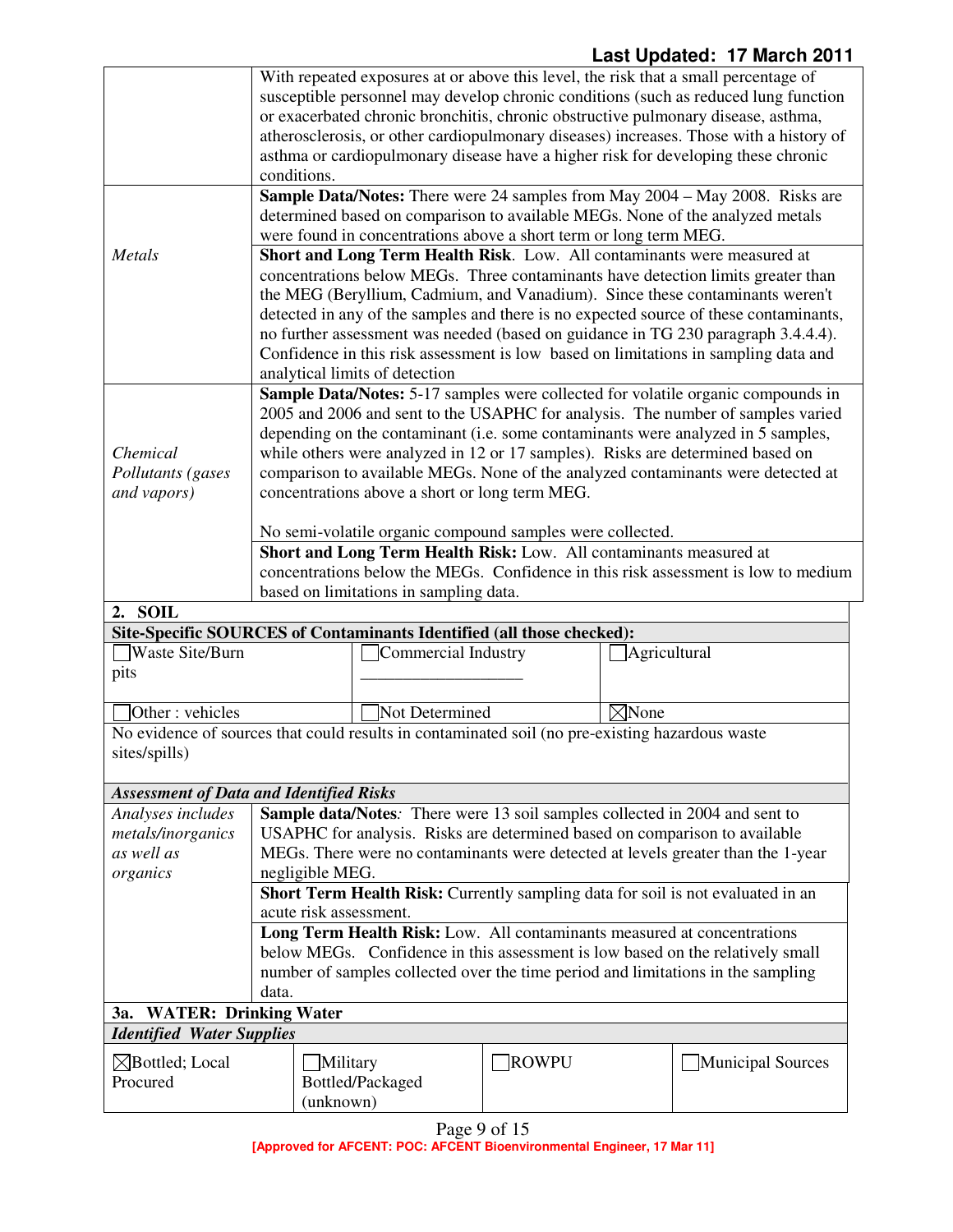From 2004 – 2010, drinking water supplies at AUAB were from locally procured bottled water sources approved by the US Army Veterinary Command. Veterinary Command personnel inspect bottling plants and conduct sampling Jul 2010. At AUAB, Bioenvironmental Engineering conducts routine field testing per Air Force Instruction (AFI) 48-138/US Army Technical Bulletin, Medical 577 (TB MED 577), Sanitary Control and Surveillance of Field Water Supplies, May 2010. Routine bacteriological field tests are conducted.

## *Assessment of Data and Identified Health Risks*

| Analyses include  | <b>Sample Data/Notes:</b> In addition to the field testing described above, 2 bottled |
|-------------------|---------------------------------------------------------------------------------------|
| metals/inorganics | water samples were taken (one in 2004 and one in 2008) and sent to USAPHC for         |
| as well as        | analysis. Risks are determined based on comparison to available MEGs. None of         |
| organics          | the analytes were found at concentrations greater than a long term or short term      |
|                   | MEG.                                                                                  |
|                   | <b>Short and Long Term Health Risk:</b> Not enough data available to assess. Two      |
|                   | samples over the time period is not considered representative of the characteristics  |
|                   | of the water source.                                                                  |

### **3b. WATER: Used For Other Purposes (Personal Hygiene, Cooking, Showering, etc)**

| Bottled; Local<br>Procured | Military<br>Bottled/Packaged | <b>ROWPU</b> | $\boxtimes$ Municipal Sources |
|----------------------------|------------------------------|--------------|-------------------------------|
|                            | (unknown)                    |              |                               |

Potable water used for purposes other than drinking is produced by State of Qatar Ministry of Electricity and Water using Multistage Flash Distillation of source water taken from the Persian Gulf. Treated Water is distributed to the dining facilities for cooking and hand washing. Additionally, treated water is used for showers, toilets, personal hygiene, air craft washing, etc. No raw water samples were submitted for laboratory analysis. Routine Field testing is performed by Bioenvironmental Engineering and includes bacteriological, CBRN, FAC, and other parameters per AFI 48-138 and TB MED 577.

| Analyses include  | Sample Data/Notes: In addition to the field testing described above, 5 treated water |
|-------------------|--------------------------------------------------------------------------------------|
| metals/inorganics | samples obtained in May 2004, May 2005, and April 2008 were submitted to the         |
| as well as        | USAPHC for analysis. Risks are determined based on comparison to available           |
| organics          | MEGs. None of the analytes sampled were found at concentrations above a short        |
|                   | term or long term MEG.                                                               |
|                   | Short and Long Term Health Risk: None identified based on available sampling         |
|                   | data. Confidence in this risk assessment is low based on the small data set and      |
|                   | limitations in sampling data.                                                        |

**4. MILITARY UNIQUE** 

*Chemical Biological, Radiological Nuclear (CBRN) Weapons:*

No specific hazards sources are documented in DOEHRS or the DoD OEHS Portal

*Depleted Uranium (DU***):** None Identified

DU is a component of some aircraft that are currently on Al Udeid Air Base. However, no abandoned/damaged DU is known to exist. No specific health risks are identified.

*Ionizing Radiation:* None Identified

No hazards affecting the base population exist. Individual workplaces have sources of ionizing radiation (x-ray or radioactive material sources). Exposures are maintained as low as reasonably achievable and devices are monitored by Bioenvironmental Engineering. Workplace-specific health risks are documented in DOEHRS and/or individual medical records as needed.

*Non-Ionizing Radiation:* None Identified

No hazards affecting the base population exist. Individual workplaces have sources of non-ionizing radiation (LASERs, radio frequency radiation, etc.) Exposures are maintained as low as reasonably achievable and emitters are monitored by Bioenvironmental Engineering. Workplace-specific health risks are documented in DOEHRS and/or individual medical records as needed.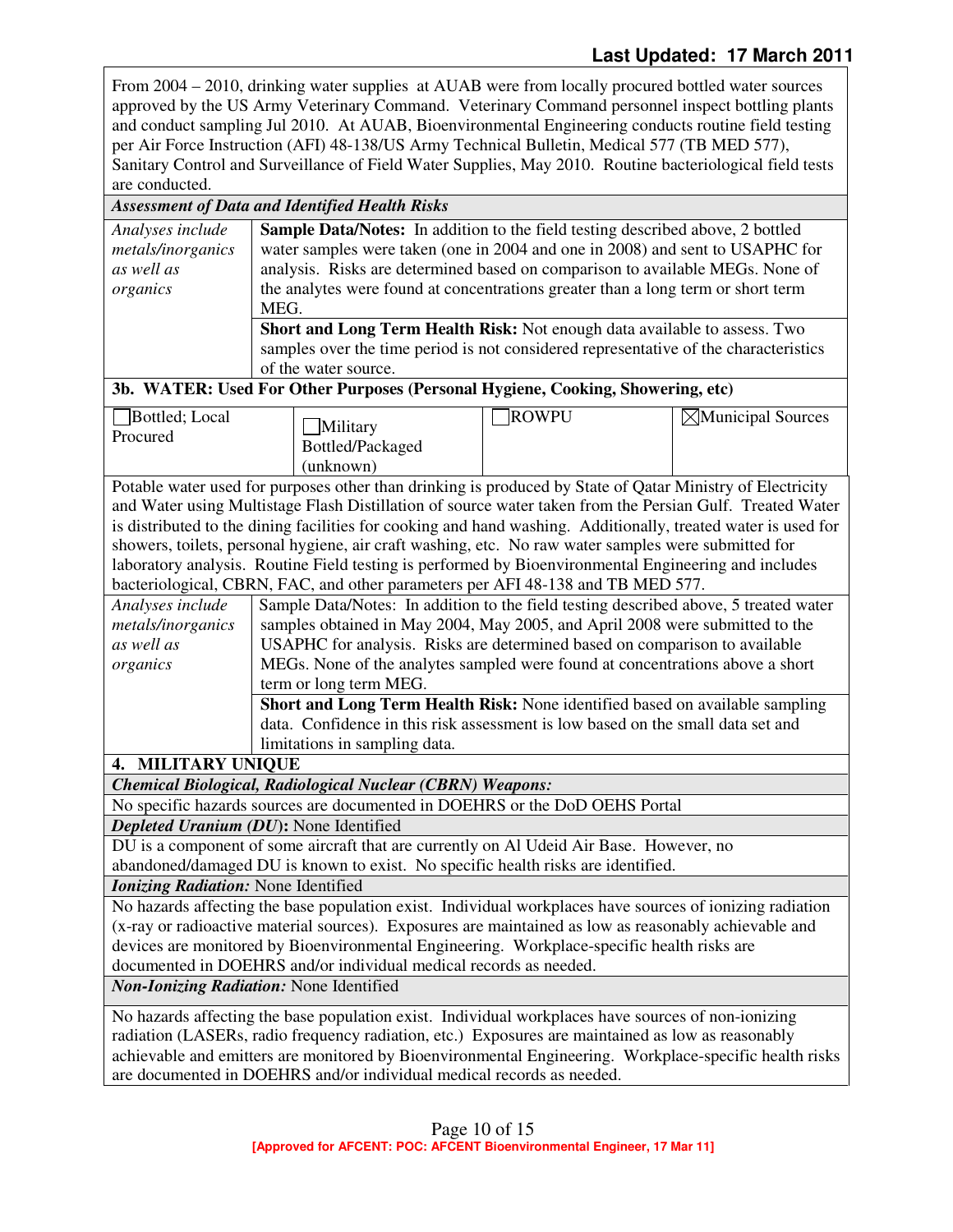#### **5. ENDEMIC DISEASE** (based on NCMI **[1 Jun 10]** (https://www.intelink.gov/ncmi/index.php)

NOTE: "Risk" level refers to both severity of disease (without controls) and probability of disease based on local rates/endemic status. Diseases described are those presenting greater risk when compared with US conditions. Most identified disease risks can and are being mitigated with military preventive medicine measures/policies.

#### *Food borne and Waterborne Diseases*

Sanitation varies with location. Sanitation may approach Western standards in Doha, but typically is well below U.S. standards elsewhere in the country. Local food and water sources (including ice) may be contaminated with pathogenic bacteria, parasites, and viruses to which most U.S. service members have little or no natural immunity. Diarrheal diseases can be expected to temporarily incapacitate a high percentage of personnel within days if local food, water, or ice is consumed. Hepatitis A can cause prolonged illness in a smaller percentage of unvaccinated personnel. In addition, significant outbreaks of viral gastroenteritis (e.g., norovirus) and food poisoning (e.g., *Bacillus cereus*, *Clostridium perfringens*, and *Staphylococcus*) may occur.

**Short-Term and Long-Term Health Risk**: Low to high risk year round. Force Health Protection (FHP) measures that include vaccination for Hepatitis A and Typhoid, as well as, food sanitation, hand washing, and purchasing food/water from approved sources will reduce the risk.

#### *Arthropod Vector-Borne Diseases*

During warmer months (typically April through November), ecological conditions countrywide may support arthropod vectors, including mosquitoes, ticks, and sand flies, with variable rates of disease transmission. A variety of vector-borne diseases occur at low or unknown levels. Individually, most of these diseases are likely to affect only a small percentage of personnel. However, the combined risk may be higher, and many of these diseases have the potential to cause prolonged illness and, in some cases, death.

Most primary Crimean-Congo Hemorrhagic Fever (CCHF) infections occur as sporadic cases or clusters of cases, and are associated with tick bites or occupational contact with blood or secretions from infected animals. CCHF outbreaks occur infrequently, but may be associated with changes in agricultural land use that increase tick contact or incursions of susceptible populations into areas where the disease is endemic. CCHF also can be transmitted in the health care setting through contact with blood or body fluids.

**Short-Term and Long-term Health Risk:** Low to moderate risk year round. FHP measures that include treating uniforms with permethrin, wear of DEET on skin, and proper uniform wear as directed by local Preventive Medicine personnel reduce the risk.

#### *Water Contact Diseases*

Operations or activities that involve extensive water contact may result in personnel being temporarily debilitated with leptospirosis in some locations. Leptospirosis risk typically increases during flooding. In addition, bodies of surface water are likely to be contaminated with human and animal waste. Activities such as wading or swimming may result in exposures to enteric diseases such as diarrhea and hepatitis via incidental ingestion of water. Prolonged water contact also may lead to the development of a variety of potentially debilitating skin conditions such as bacterial or fungal dermatitis.

**Short-Term and Long-Term Health Risk:** Moderate risk year round. Enforcement of FHP measures that include restriction of contact with surface water will eliminate the risk.

## *Respiratory Diseases*

Deployed U.S. forces may be exposed to a wide variety of common respiratory infections in the local population including influenza, pertussis, viral upper respiratory infections, viral and bacterial pneumonia, tuberculosis, and others. U.S. military populations living in close-quarter conditions are at risk for substantial person-to-person spread of respiratory pathogens. Influenza is of particular concern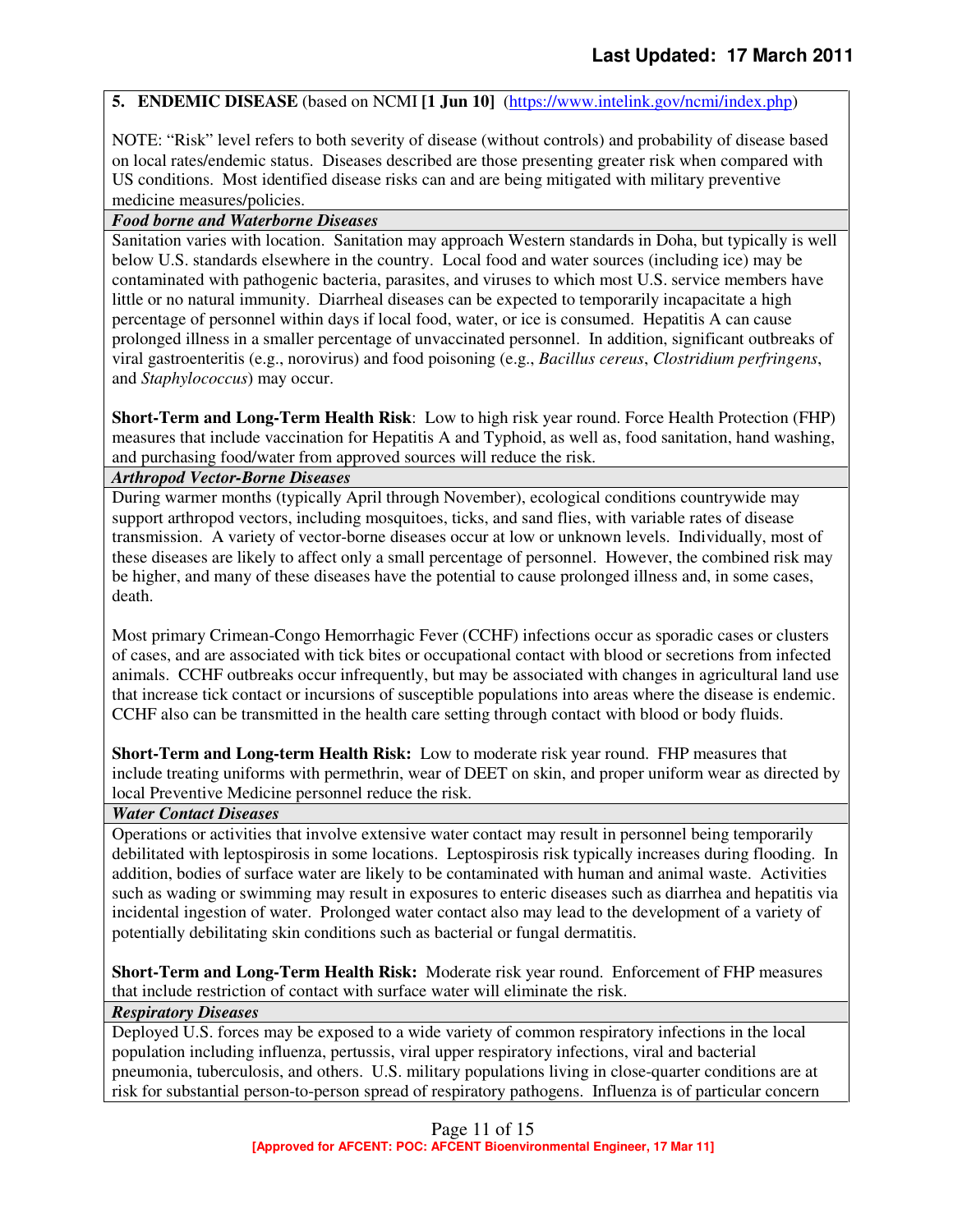because of its ability to debilitate large numbers of unvaccinated personnel for several days. Prolonged contact with the local population may result in conversion rates to tuberculosis skin testing (PPD screening) that may be elevated over the U.S. military baseline.

**Short-Term and Long-Term Health Risk:** Low to moderate risk.Many viral respiratory infections are self-limiting. Bacterial infections such tuberculosis, meningococcal meningitis and bacterial pneumonias require medical intervention. Tuberculosis infection is chronic and requires treatment to prevent and/or treat active disease. Force Health Protection measures that include minimizing close contact with local population, avoiding over-crowding in billeting quarters, and personal hygiene to include covering coughs and hand washing will reduce risk. Additionally, USAF personnel complete a TB Risk Assessment upon redeployment to determine the likelihood they could have been exposed to tuberculosis while deployed and whether post-deployment testing is required.

#### *Animal- Contact Diseases*

**Q Fever:** Incubation period is 14-21 days. Q fever is a very common disease worldwide, but it is rarely diagnosed or reported, particularly in developing countries. It causes asymptomatic infections in livestock and other animals in a global distribution. Direct contact with infected animals or exposure to environments such as barnyards or fields that are contaminated with fluids from infected animals can result in human infection. Exposure occurs primarily via the respiratory route, with an infectious dose as low as a single organism. Infective aerosols also may be associated with contaminated materials such as straw, hay, or wool. Most human infections are asymptomatic or result in mild cases; the disease is usually unrecognized and unreported. In areas where Q fever is highly endemic among animal populations, human outbreaks of febrile flu-like illness may occur, sometimes with only indirect animal contact via aerosols. Aerosols can be carried downwind for long distances and cause human infection miles from the contaminated source. Less frequently, humans become infected through consumption of contaminated milk products.

**Rabies:** Incubation 21 to 56 days (maximum range: 9 to 180 days). NCMI assesses rabies is under good control. No human or animal cases have been officially reported to the OIE or the WHO since at least 1996. Qatar has not reported the number of dogs vaccinated since 2004 and has not reported the number of humans receiving post-exposure prophylaxis since 1995. The lack of reported human cases probably represents true disease absence; there is less certainty regarding the status of the animal population. Animal cases occur in Saudi Arabia, and infected animals likely move across the border into Qatar.

**Short-Term and Long-Term Health Risk:** Low to moderate risk year round. Enforcement of CENTCOM MOD 10 which prohibits contact with animals and requires reporting all animal bite and non-bite exposures will reduce risk.

## **6. VENEMOUS ANIMAL/INSECT**

## *Snakes, scorpions, and spiders*

## **Snakes**

**Cerastes gasperettii (Gasperetti's horned desert viper)** - Found mainly in deserts w/rock outcroppings & fine sand, often in very arid places; however, may be found near oases. Mainly nocturnal & terrestrial (semi-fossorial). Can make itself almost invisible by wriggling down into loose sand. Often hides in rodent burrows & under stones. When aggitated, rubs inflated loops of its body together to make a "rasping hiss." Can strike quickly if disturbed. Venom primarily hemotoxic. Local symptoms may include pain, edema, redness; may have hematoma at site of bite & regional lymphadenopathy. No human fatalities reported (at least not documented), so far. No known antivenom currently produced. **Echis colorata (Burton's carpet viper**) - Can exist in extreme desert conditions, often in dry rocky wadis, but prefers firm, rocky ground & usually avoids loose sand. Found from sea level up to 2,500 m elevation. Several widely disjunct populations, but mainly limited to eastern Egypt, Sinai peninsula, Israel, Jordan & southeastern Arabian peninsula, possibly also in southwestern Qatar. Mainly terrestrial, nocturnal in hot weather; may be active at dusk, may be diurnal in cool weather. Often most active after rains or on humid nights. Often basks during early morning in bushes >2 m above ground. Basks in the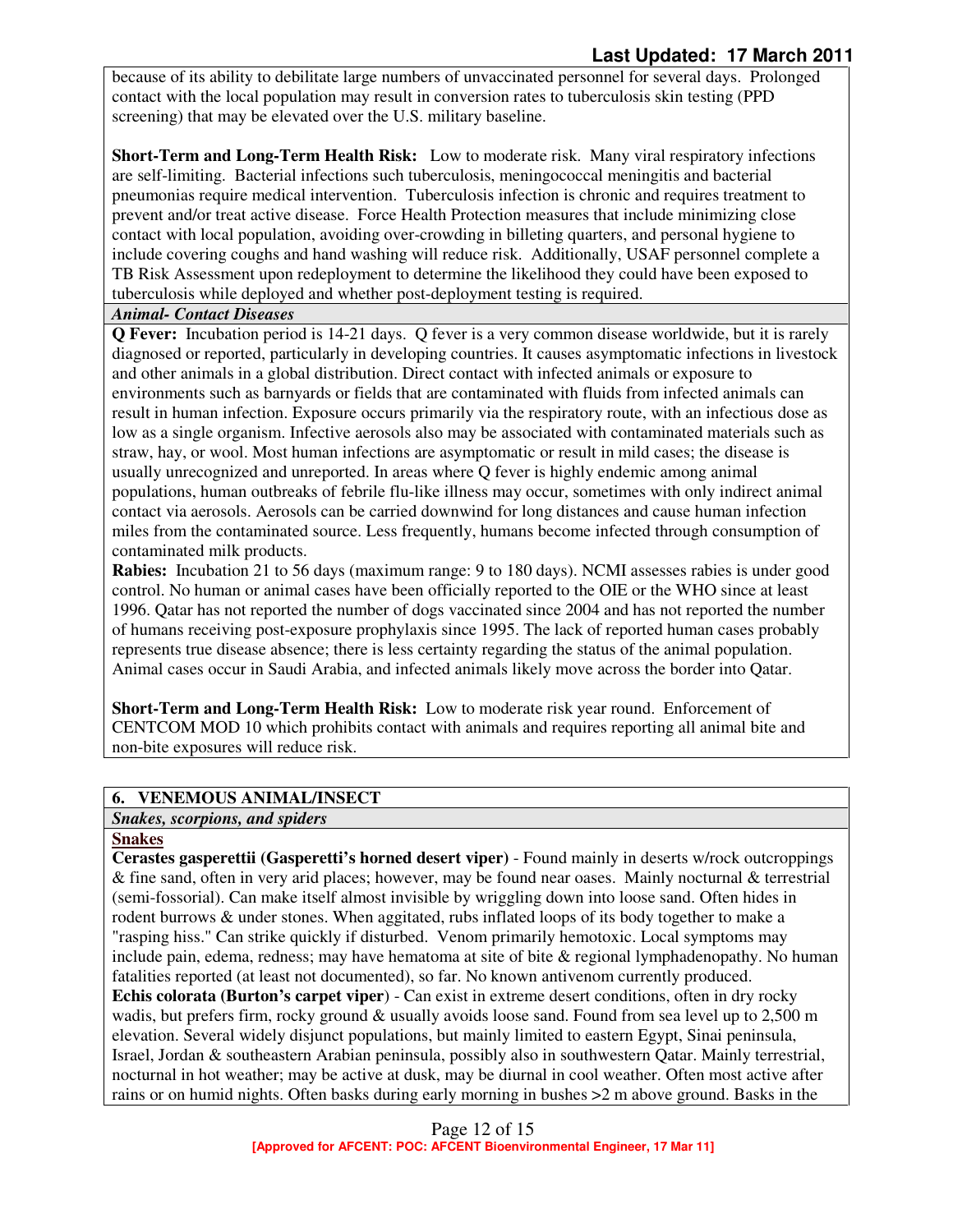open when cooler. When alarmed, throws body into  $C$ -shaped coils  $\&$  rubs scales together making violent rustling sounds. Important cause of snakebite accidents & fatalities throughout its range; venom highly toxic to man. Venom primarily hemotoxic; internal & external hemorrhages common. Envenomation usually causes pain & swelling at bite site.

**Hydrophis spiralis (Sea snake**) - Found mainly in deep to moderately deep, yet relatively near-shore, coastal marine waters throughout the Persian Gulf & much of the northern Indian Ocean, then eastward to Indonesia & the Philippines. Both diurnal & nocturnal, preys mainly on eels & other elongate fish along bottom of partly or completely sandy or silted seabeds or shallow reefs, commonly inhabits bottom zones at depths below 10 m. Contains very potent neurotoxins & myotoxins. Larger than most other sea snakes, & has relatively longer fangs & greater supply of venom. Untreated envenomation likely to be fatal. This species causes many human deaths every year (mainly fishermen or divers). One of the most aggressive sea snakes, reportedly bites w/ little provocation.

## **Scorpions**

**Androctonus quinquestriatus (The death stalker)** - Medium-sized scorpion. Mainly found in dry habitats (deserts) on various substrate surfaces but not in loose-sand dunes, & not common near towns, nor near (nor in) houses. Often hide in small natural crevices, burrows, under stones, etc. Widely distributed across northern & central Africa & the Middle East. Mainly nocturnal. Very potent neurotoxin, one of the world's most dangerous scorpions (partly because stings usually occur at locations very remote from necessary supportive medical care). Causes mainly localized reactions, swelling & pain in >90% of stings, but kills several humans annually. Children most severely affected because severity of venom effects are weight-dependent.

**Scorpio maurus** (Large-clawed scorpion) - Mainly found in deserts or semi-arid sites, but can also be found in dry (or seasonally dry) forests. Only found where some loose substate (e.g., sandy soil, organic debris) allows it to burrow 20-70 cm deep, often under a larger rock. Terrestrial (but climbs), & mainly nocturnal. Hides in its burrow w/ a slightly enlarged terminal chamber during the day. Relatively mild neurotoxic venom, w/ cytotoxic & hemotoxic factors. Envenomation usually causes moderate to severe local pain, sometimes limited local swelling & redness, which usually resolves in less than 24 hrs. w/ only symptomatic treatment.

## **Fish**

**Pterois miles (Lionfish)** - Usually slow-swimming predatory fish. Mainly neurotoxic & cytotoxic w/ strong cardiotoxic & possibly myotoxic factors, too. Envenomation (sting) usually causes intense local pain at wound site, often radiating from there; hypotension, vasodilation, cardiac rhythm changes, respiratory difficulty, & sometimes primary shock, cardiac or respiratory arrest, & death.

**Synanceia trachynis (Stone fish**) - Found mainly in moderately shallow (mainly marine, sometimes brackish) waters above coral reefs or in near-shore coastal shallows usually over at least partly sandy bottoms. Widespread along the coasts of nearly every country that borders the Indian & southwestern Pacific Oceans (not yet reported from some), mainly north of the Tropic of Capricorn & mainly south of the Tropic of Cancer. Very potent neurotoxin w/ cytotoxic & possibly hemolytic factors (some spp. also have hyaluronidase & pre-synaptic transmitter blockers). Venom of most spp. is unstable at pH <5.5 or >9.0, & at temperatures above 50 degrees C. Spines can usually penetrate sand shoes when the fish is stepped on (or gloves when handled). Numerous human envenomations & deaths have been documented

**Short-Term and Long-Term health risk:** Low. Awareness of areas of likely activity and avoidance of habitats will reduce risk.

*Other:* None Identified

## **7. HEAT/COLD STRESS**

*Heat* 

Summer: March through October generally produces temperatures from 75 °F to 125 °F (reported as high as 142 °F). Heat injuries do occur sporadically; personnel are continually educated on heat stress, water intake and work/rest cycles. Temperature extremes can increase the potential for heat related injuries, including dehydration, heat exhaustion, and heat stroke. Early symptoms can include mild irritation,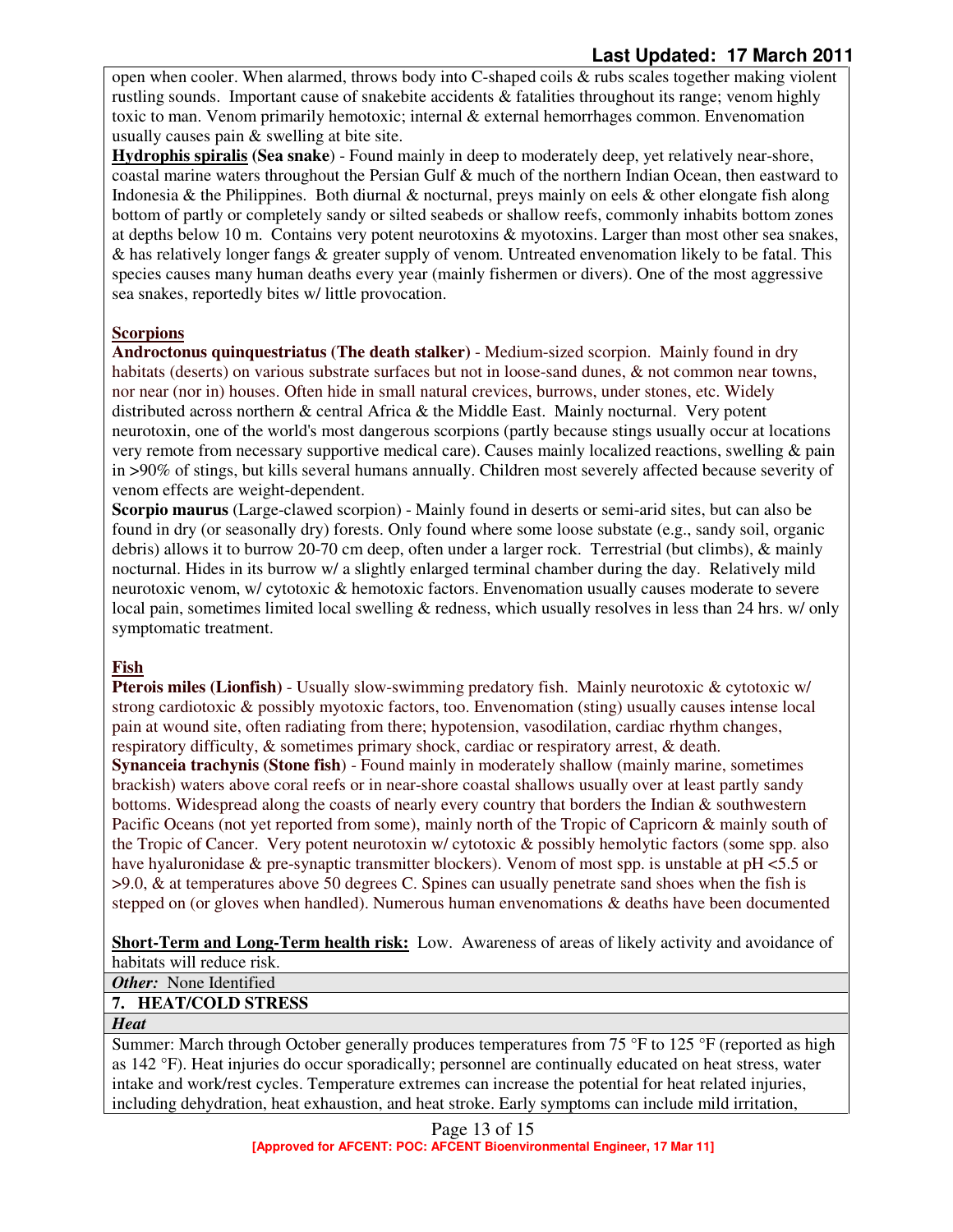lethargy, and inability to concentrate. Measures are in place to mitigate more serious effects of this critical hazard. Winter: November through February generally produces temperatures from 55 °F to 95 °F.

**Short- and Long-Term Health Risks:** Low to high. High in unacclimatized personnel. Risk is reduced to Moderate and Low through FHP measures. Chronic health implications from heat injury are rare but can occur—especially from more serious heat injuries such as heat stroke

#### **8. NOISE**

*Continuous:* Flight line noise to work areas near the runway.

Power generation and flight operations taking place on Al Udeid create outdoor noise levels that occasionally fluctuate above the threshold level requiring single-level hearing protection (85 A-weighted decibels (dBA)). In addition, health effects of noise exposure as low as 80 dBA occurring the same time as exposures to certain chemicals (carbon monoxide, aircraft fuels, and industrial chemicals) can cause permanent hearing loss. For the majority of personnel on this site, noise levels above the hearing protection threshold are for short durations and average daily exposures are below levels requiring participation in a hearing conservation program.

Individuals working on or near the flight line there may be intermittent high level (>105 dBA) exposures, depending on sortie rates of fighter aircraft and takeoffs and landings of transport and other aircraft. Individuals working or living near the flight line may also be exposed to low level 'nuisance' noise (< 85 dBA). These continuous low level exposures may cause sleep loss, fatigue, increase stress levels and increased blood pressure. The health effects due to this 'nuisance' noise are undetermined at this time.

**Short- Term Health Risks**: Low for the majority of personnel on this site.

**Long-Term Health Risks**: Moderate for individuals working on or near the flight line without proper hearing protection.

## *Impulse:*

Personnel at this site do not participate in convoy operations. Weapons firing is limited to mostly training. Exposure is intermittent; however exposures can be associated with temporary hearing loss and permanent hearing loss as well as other hearing or central nervous system disorders.

#### **Short- and Long-Term Health Risks**: Low.

**9. OTHER UNIQUE OCCUPATIONAL HAZARDS:** None Identified

#### **Pesticides/Pest Control:**

Much of the pest control at this site consists of trapping and small area treatment for ants, spiders, rodents, and beetles with baits, glue boxes, and pyrethroids. Larvicides (i.e., Agnique and/or Altosid Briquets) are used for mosquito larval control. Some limited area residual pest control is performed to control mosquitoes. Personnel may have been incidentally exposed to very low levels of pesticide during pest control operations.

#### **Short- and Long-Term Health Risks:** Low

#### **Asbestos and Lead-Based Paint:**

There is no evidence of lead-based paint or asbestos in any facilities used by US personnel.

#### **Short- and Long-Term Health Risks:** Low

#### **Non-Ionizing Radiation**

**Lasers**: Aircraft are equipped with lasers. Specific health hazards associated with each laser are documented in DOEHRS. Administrative procedures are in place to reduce incidents. The biggest risk is lasing of aircrews while flying. Aircrew personnel have ALEPs available and are required to be worn by AFCENT aircrews. All personnel lased are evaluated by a flight surgeon, and if necessary an optometrist